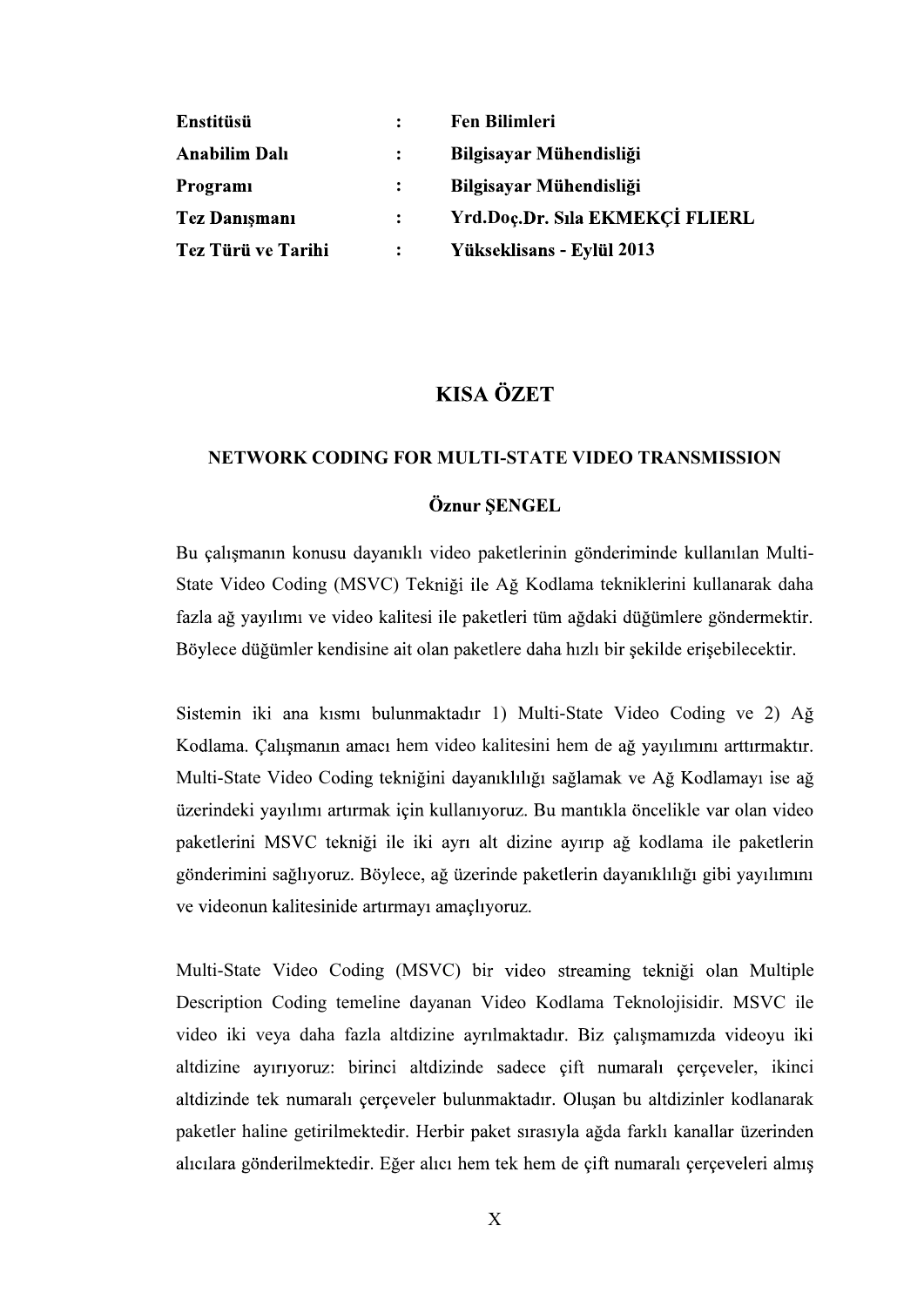ise alıcı çözümlemeyi yapıp çerçeveleri oluşturur. Eger çerçevelerden biri kayıp ise, alıcı kayıp çerçeveyi farklı altdizinlerde bulunan bir önceki ve sonraki çerçeveler ile MSVC tekniğinin durum iyileştirme yapısını kullanarak oluşturabilmektedir.

MSVC tekniği ile oluşan altdizinlerdeki paketlerin gönderimi için ağ kodlama yapılmaktadır. Çalışmamızda iki farklı ağ kodlama algoritması ile paketlerin gönderimi yapılmaktadır. İlk algoritma "Network Coding for Video (NCV)" daha iyi video kalitesi ile videoların alıcıya ulaşmasını sağlamaktadır. Bunun için altdizinlerdeki ilk aktif paketi alıp belirli kriterler ile diğer paketleri birleştirip aday paketleri oluşturmaktadır. Daha sonra en iyi ve yüksek kaliteyi sağlayan paketi ağdaki tüm nodelara göndermektedir. İkinci algoritma "Network Coding for Video: looking into the queue in depth (NCVD)" NCV'nin yaptığı gibi paketleri oluşturmaktadır, bu sefer ilk aktif paket ile oluşanlar dışında, kuyruktaki diğer aktif paketler ile de aday paketleri oluşturmaktadır. Oluşan tüm aday kodlar arasından en iyi paketi seçmektedir.

Ağ kodlama algoritmaları ile gönderilen paketler ağdaki tüm düğümlere ulaşmaktadır. Ulaşan paketler alıcı düğümler tarafından çözümlenmektedir. Cözümlenen paketler içinde alıcıya ait paketler var ise gönderilen paket yerine ulaşmış demektir. Ana paketin dışında alıcıya ulaşan kendisine ait olmayan başka paketler var ise alıcı bu paketleri de saklamaktadır. Ağ kodlama esnasında ara düğüm kendi ağındaki düğümler ile sürekli bilgi alışverişi içinde olduğundan ara düğüm paket gönderimi yapmadan önce ağdaki tüm düğümlerdeki bu paketlerin bilgisini almaktadır. Ara düğüm bu paketleri aday paketlerden en yüksek verimi sağlayanı bulmak için kullanmaktadır. Ara düğüm gönderilecek paketi en fazla düğüm tarafından çözümlenerek kendi çerçevesini elde etmesini sağlayacak şekilde belirlemektedir.

Bu kapsam için geliştirdiğimiz sistemi farklı ağ senaryolarında denemelerini gerçekleştirdik. Öncelikle, sistemin çalışacağı ağı oluşturduk. Ağı ara düğüm ve ara düğüm ile etkilesim içinde olan birden fazla düğümden oluşturduk. Birbirleri ile haberleşmelerini sağlamak için ara düğüm ağdaki tüm düğümleri dinlemeye başlıyor. Düğümler kendilerine ait videonun transferinin başlamasından önce ara düğüme bir önceki transfere ait buffer bilgilerini göndermektedir. Buffer bilgilerini alan ara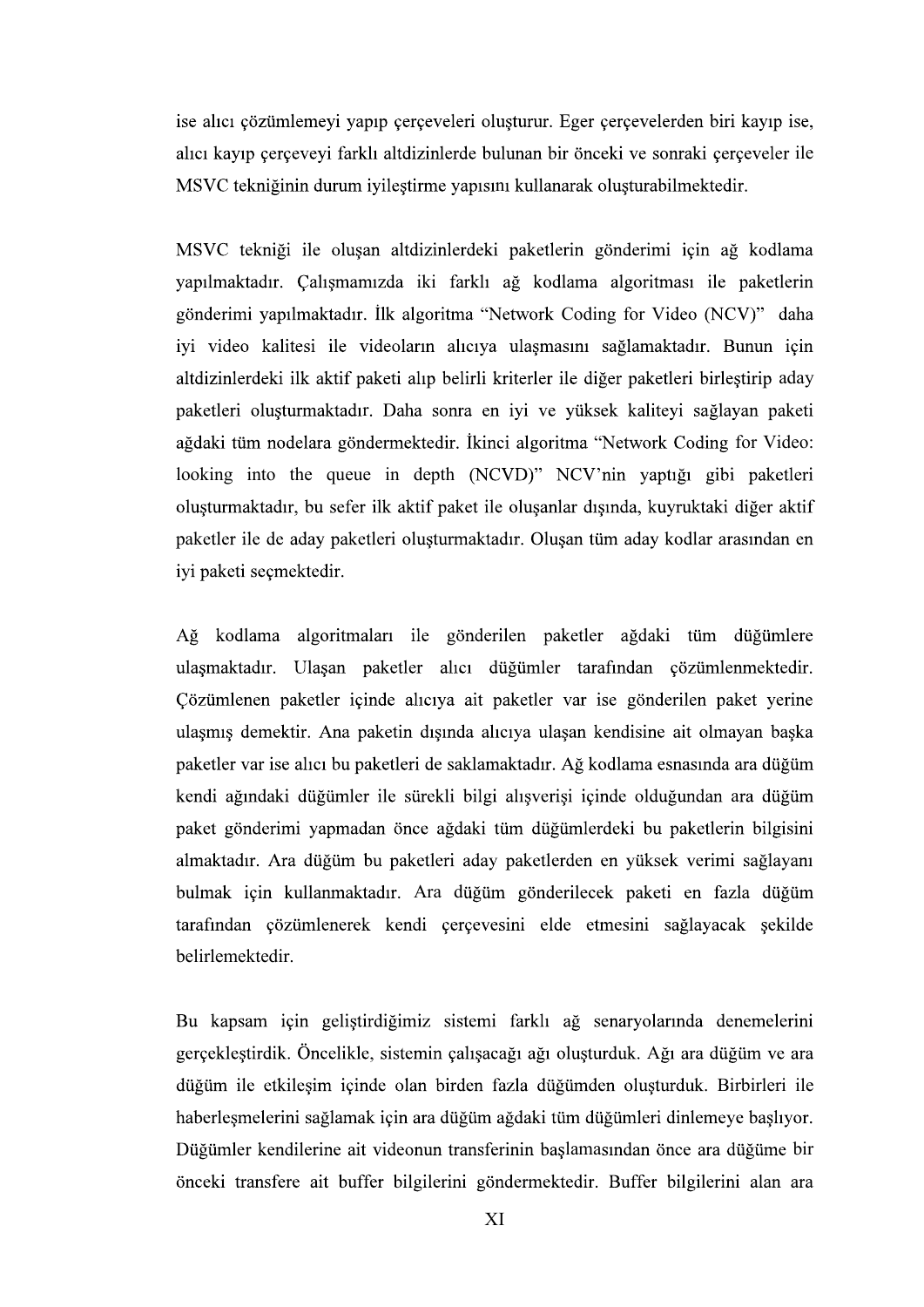düğüm ilgili algoritmanın yapısına göre paketleri oluşturup bilgi alışverişi içinde

olduğu tüm düğümlere göndermektedir.<br>Oluşturduğumuz farklı senaryolarda, ara düğümün gönderdiği ilk aktif paketin her iki<br>algoritmada da (1) Network Coding for Video (NCV), (2) Network Coding for Video: looking into the queue in depth (NCVD) aliciya başarılı bir şekilde ulaştığını gördük. Ağda ara düğüm ile düğüm arasında haberleşmenin kesildiği ve bir önceki paketin alımı bitmeden diğer paketin gönderiminden kaynaklanan paket kayıplarında alıcı düğüm kendisine gönderilen çerçeveye ulaşamadığı durumlar ile karşılaştık.<br>Böyle çerçevenin ulaşmadığı durumlarda MSVC tekniğinin durum iyileştirme özelliği ile kayıp frame oluşturulmakta ve videoda oluşabilecek kesinti alıcıya vansımamaktır.

Anahtar Sözcükler: Multi-State Video Coding (MSVC), Network Coding, Network Coding for Video (NCV), Network Coding for Video: looking into the queue in depth (NCVD), Video Streaming, Video Transmission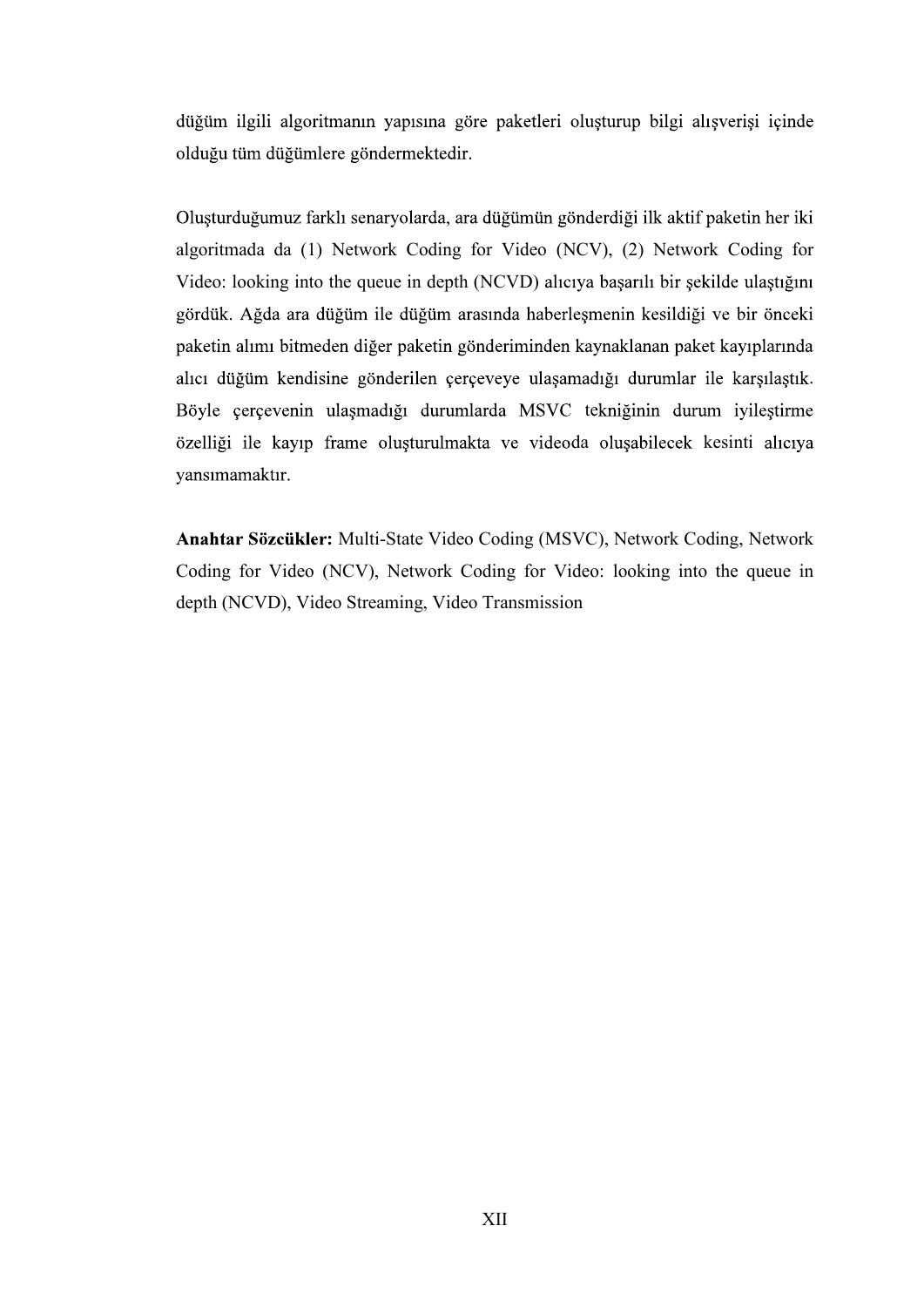| Institute                       | <b>Institute of Sciences</b>       |
|---------------------------------|------------------------------------|
| Department                      | <b>Computer Engineering</b>        |
| <b>Program</b>                  | <b>Computer Engineering</b>        |
| <b>Supervisor</b>               | Assis.Prof.Dr. Sıla EKMEKÇİ FLIERL |
| <b>Degree Awarded and Date:</b> | M.Sc. – September 2013             |

## **ABSTRACT**

#### NETWORK CODING FOR MULTI-STATE VIDEO TRANSMISSION

## Öznur SENGEL

The goal of this work is to send video packets to all nodes in the network by enveloping Multi-State Video Coding (MSVC) at the same time network coding to maximize the throughput and video quality.

This work has two main parts: 1) Multi-State Video Coding and 2) Network Coding. The main purpose of this work is to maximize not only the video quality but also the network throughput. We will use Multi-State Video Coding to achieve robustness and we will use network coding to increase throughput over the network. After generating the two subsequences using MSVC, we apply network coding to support transmission of packets. In this manner, we aim to increase the throughput as well as robustness and quality of the video transmission.

Multi-State Video Coding (MSVC) is based on Multiple Description Coding which is a kind of video coding technique. Video is split into two or more subsequences with MSVC. In our work, we have two subsequences; the first subsequence includes even numbered frames, the second subsequence includes odd numbered frames. These subsequences are encoded and distributed into packets. Each packet is transferred using the same channel or different channels to the receiver. If the receiver takes both even and odd frames correctly, it decodes packet to create frames. If any frame is lost, the receiver may reconstruct lost frame from previous and next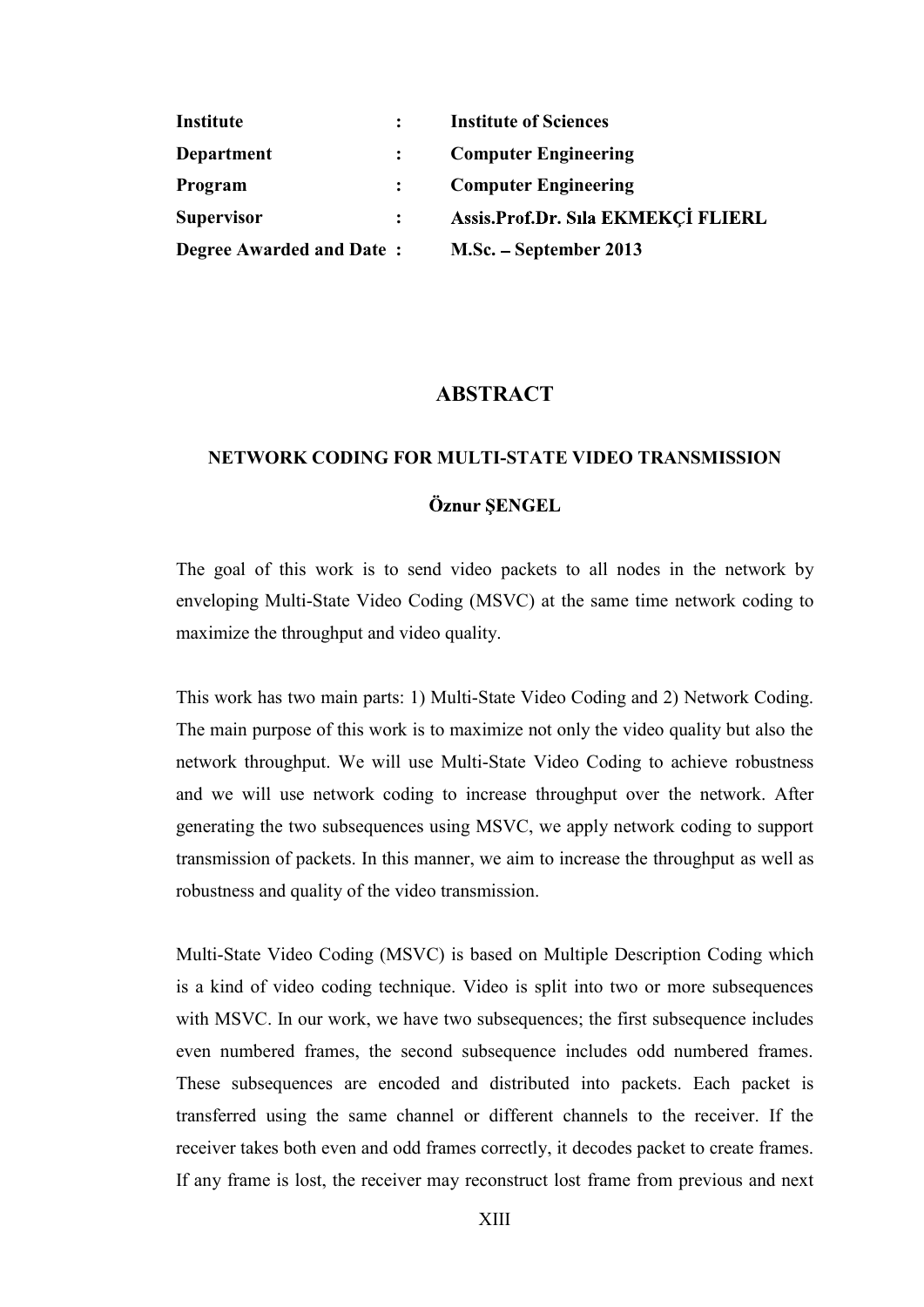frames of the different subsequences. This situation is referred to as state recovery of MSVC.

We use network coding to send each packet in substreams generated via MSVC. In our work, we apply two network coding algorithms to send packets. The first algorithm is "Network Coding for Video (NCV)". It provides delivered video to recipient with best and high video quality. For this, it chooses the first active packet from the queue and combine active packet with other packet to create candidate network code according to some criteria. Before encoding, algorithm calculates the improvement for each candidate network code. Then, the maximum improvement packet is delivered to all nodes over the network. The second algorithm is "Network" Coding for Video: looking into the queue in depth (NCVD)" is similar to NCV in creating packets. But it not only looks the first active packet of the queue but also looks the other active packet in the queue to create candidate code. NCVD chooses the video packet which is satisfies the high video quality.

Packets are delivered to all nodes in the network via network coding algorithm. Received packets are decoded by target nodes. If there is any packet for that receiver in decoded packet, the primary packet is received successfully. If there are other packets which are not belongs to receiver, the receiver also stores this packet. Before sending any packets, the intermediate node takes this packets information from all nodes in network through the intermediate node is always in information exchange via all nodes in network. The intermediate node uses this packet to find which candidate code provides the highest video quality. The intermediate node determines the packet that decoded more node to obtain own frame.

We tested our system in different network scenarios. First of all, we create the network that the system will work on it. There are intermediate node and more than one node that interact with intermediate node in network. Intermediate node starts listening to ensure all nodes in the network communicate with each other. Nodes send frames information of the previous transfer to intermediate node before starting video transfer. After taking all buffer information of the nodes, intermediate node sends packet that is generated according to the structure of the algorithm to all nodes on network.